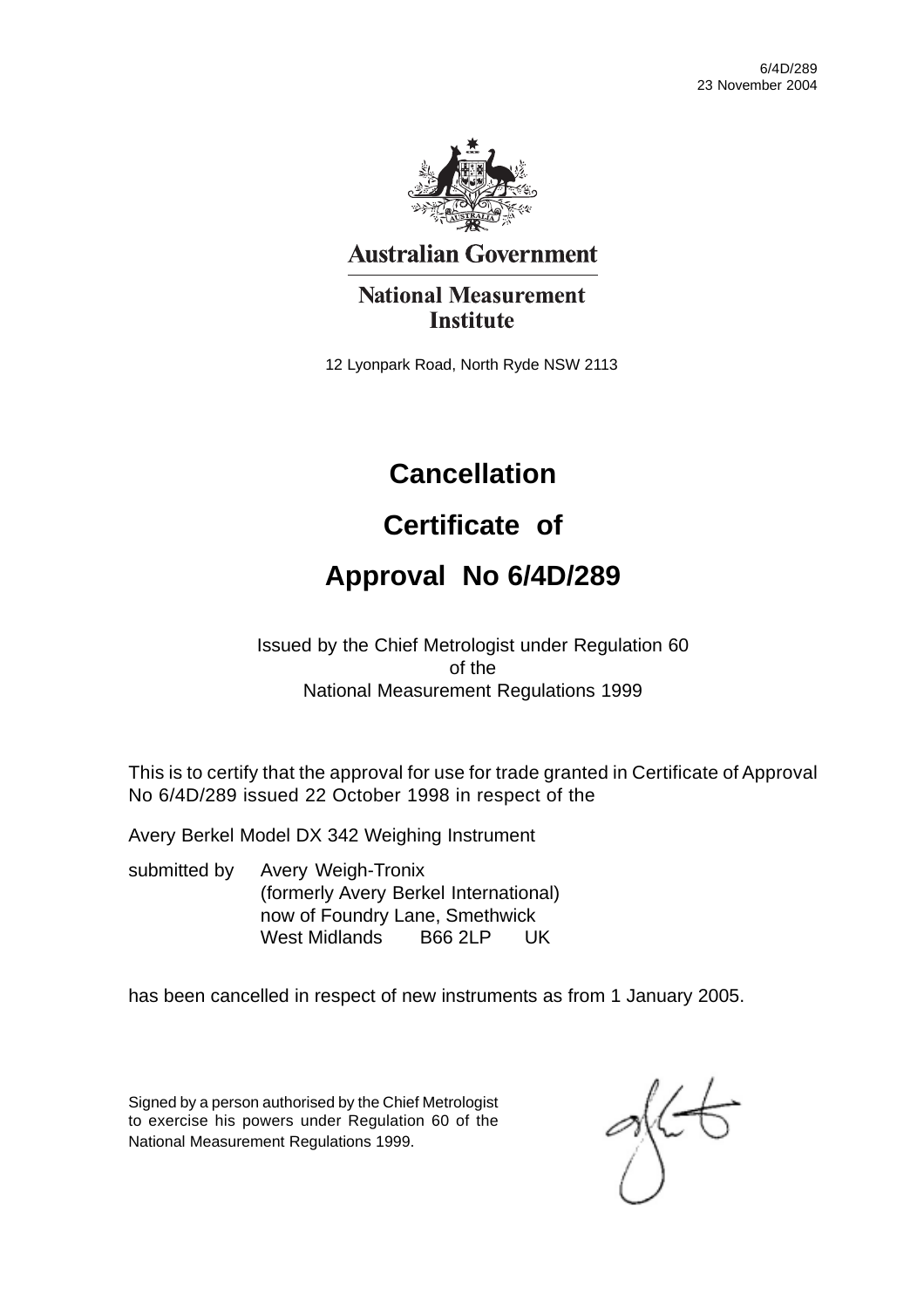

# **National Standards Commission**

## **Certificate of Approval**

## **No 6/4D/289**

#### Issued under Regulation 9 of the National Measurement (Patterns of Measuring Instruments) Regulations

This is to certify that an approval for use for trade has been granted in respect of the

Avery Berkel Model DX 342 Weighing Instrument

submitted by Avery Berkel International 12-38 Talavera Road North Ryde NSW 2113.



**NOTE:** This Certificate relates to the suitability of the pattern of the instrument for use for trade only in respect of its metrological characteristics. This Certificate does not constitute or imply any guarantee of compliance by the manufacturer or any other person with any requirements regarding safety.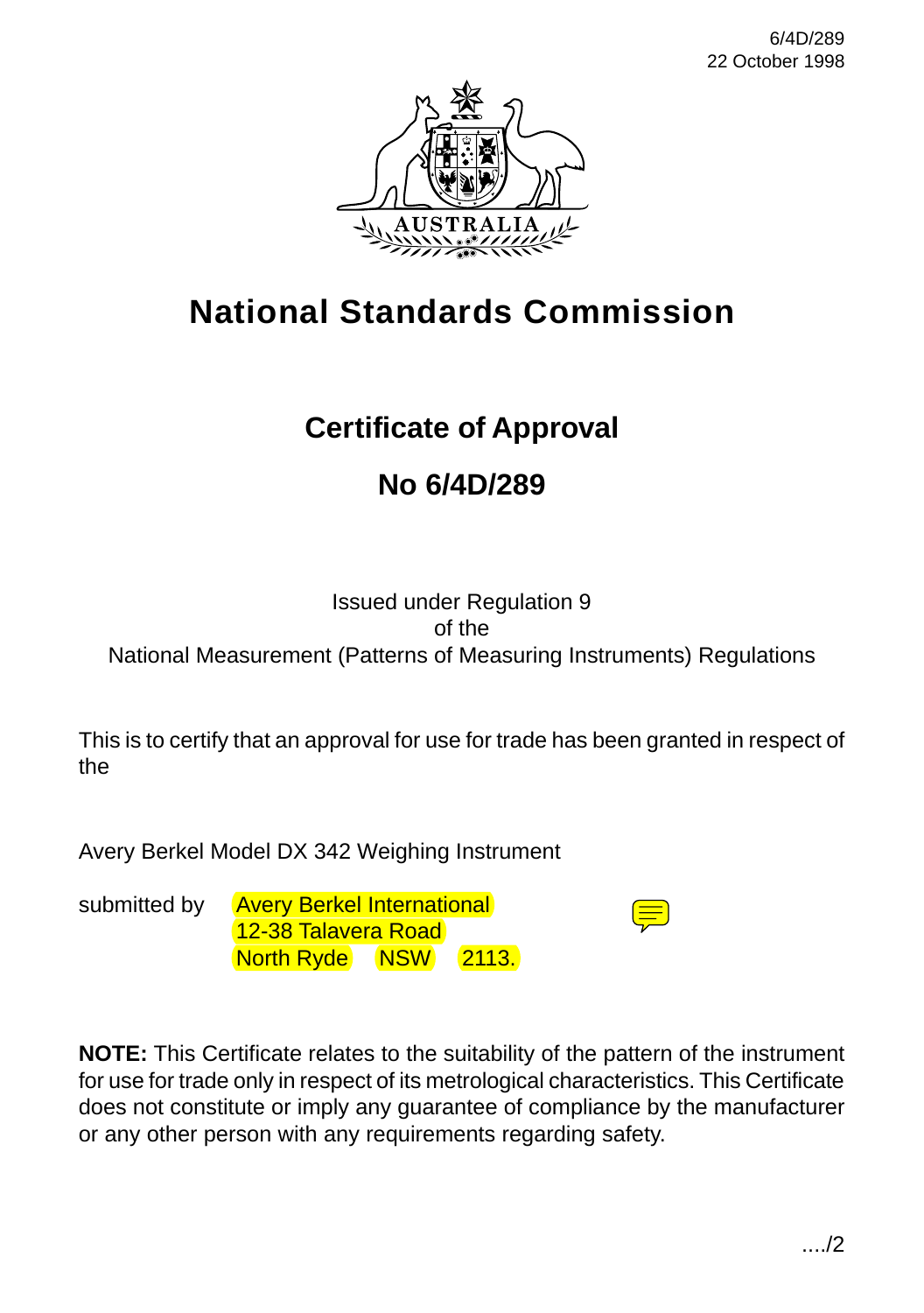## CONDITIONS OF APPROVAL

This approval becomes subject to review on 1 September 2003, and then every 5 years thereafter.

Instruments purporting to comply with this approval shall be marked NSC No 6/4D/289 and only by persons authorised by the submittor.

It is the submittor's responsibility to ensure that all instruments marked with this approval number are constructed as described in the documentation lodged with the Commission and with the relevant Certificate of Approval and Technical Schedule. Failure to comply with this Condition may attract penalties under Section 19B of the National Measurement Act and may result in cancellation or withdrawal of the approval, in accordance with the Commission's Document 106.

The Commission reserves the right to examine any instrument or component of an instrument purporting to comply with this approval.

#### DESCRIPTIVE ADVICE

**Pattern:** approved 12 August 1998

• An Avery Berkel model DX 342 multi-interval price-computing weighing instrument of 15 kg maximum capacity.

TechnicalSchedule No 6/4D/289 describes the pattern.

### FILING ADVICE

The documentation for this approval comprises:

Certificate of Approval No 6/4D/289 dated 22 October 1998 Technical Schedule No 6/4D/289 dated 22 October 1998 (incl.Test Procedure) Figures 1 to 3 dated 22 October 1998

Signed and sealed by a person authorised under Regulation 9 of the National Measurement (Patterns of Measuring Instruments) Regulations to exercise the powers and functions of the Commission under this Regulation.

Burl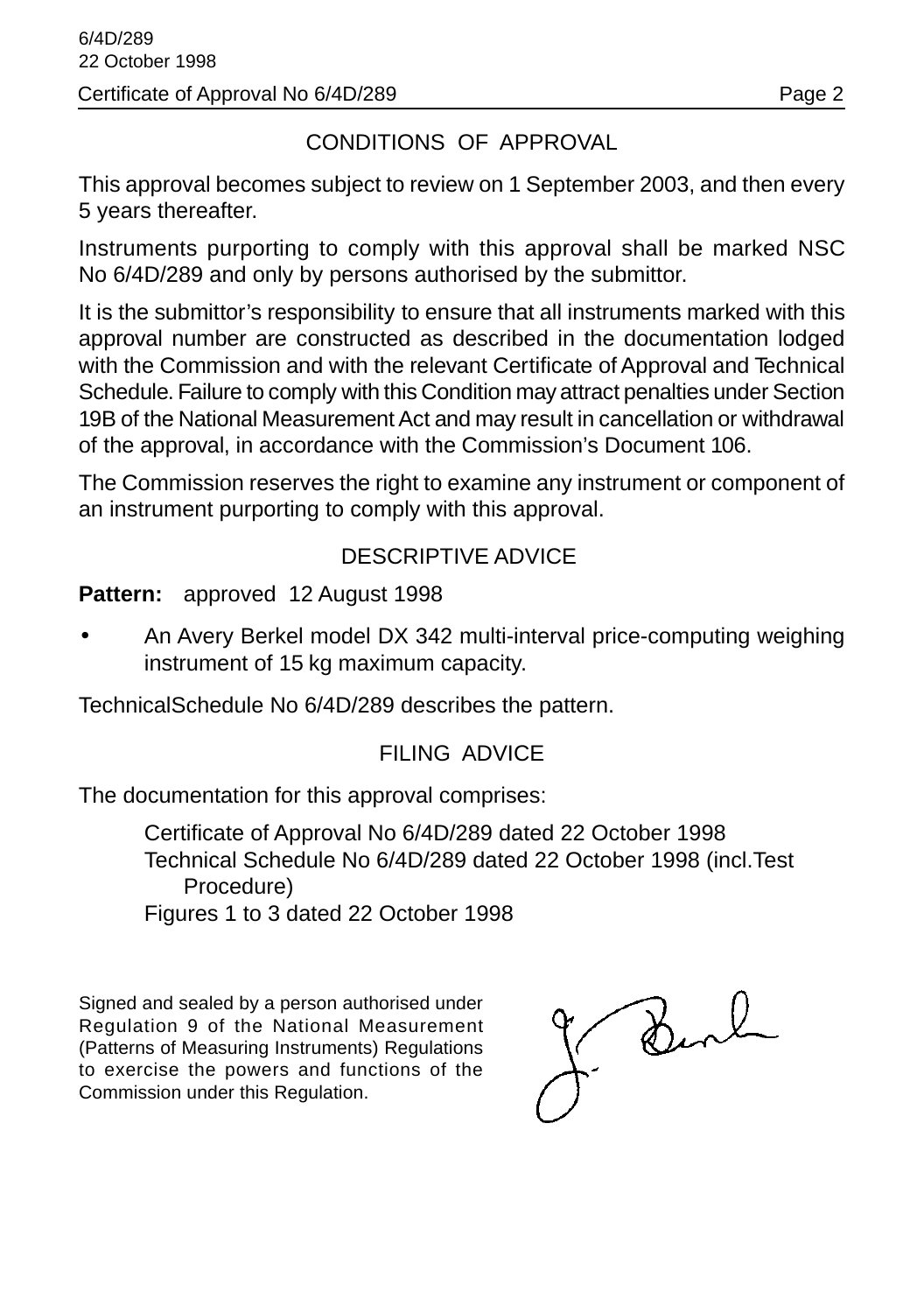### TECHNICAL SCHEDULE No 6/4D/289

Pattern: Avery Berkel Model DX 342 Weighing Instrument.

**Submittor:** Avery Berkel International 12-38 Talavera Road North Ryde NSW 2113.

#### **1. Description of Pattern**

An Avery Berkel model DX 342 multi-interval price-computing weighing instrument (Figures 1 and 2) with a verification scale interval (e<sub>1</sub>) of 0.002 kg up to 6 kg, and a verification scale interval (e<sub>2</sub>) of 0.005 kg from 6 kg up to the maximum capacity of 15 kg.

Instruments have unit price to \$9999.99/kg and price to \$9999.99.

Instruments are either battery-operated or powered by a 240 V supply.

#### **1.1 Zero**

Zero is automatically corrected to within  $\pm 0.25e$ , whenever power is applied and whenever the instrument comes to rest within 0.5e<sub>1</sub> of zero.

The initial zero-setting device has a nominal range of not more than 20% of the maximum capacity of the instrument.

The instrument has a semi-automatic zero-setting device with a nominal range of not more than 4% of the maximum capacity of the instrument.

#### **1.2 Tare**

A semi-automatic taring device of up to 2 kg maximum capacity may be fitted.

#### **1.3 Display Check**

A display check is initiated whenever power is applied.

#### **1.4 Sealing Provision**

Provision is made for the calibration adjustments to be sealed by means of a lead seal and cup as shown in Figure 3, and by means of a destructible label on the calibration access cover located adjacent to the battery holder.

#### **1.5 Verification/Certification Provision**

Provision is made for the application of a verification/certification mark.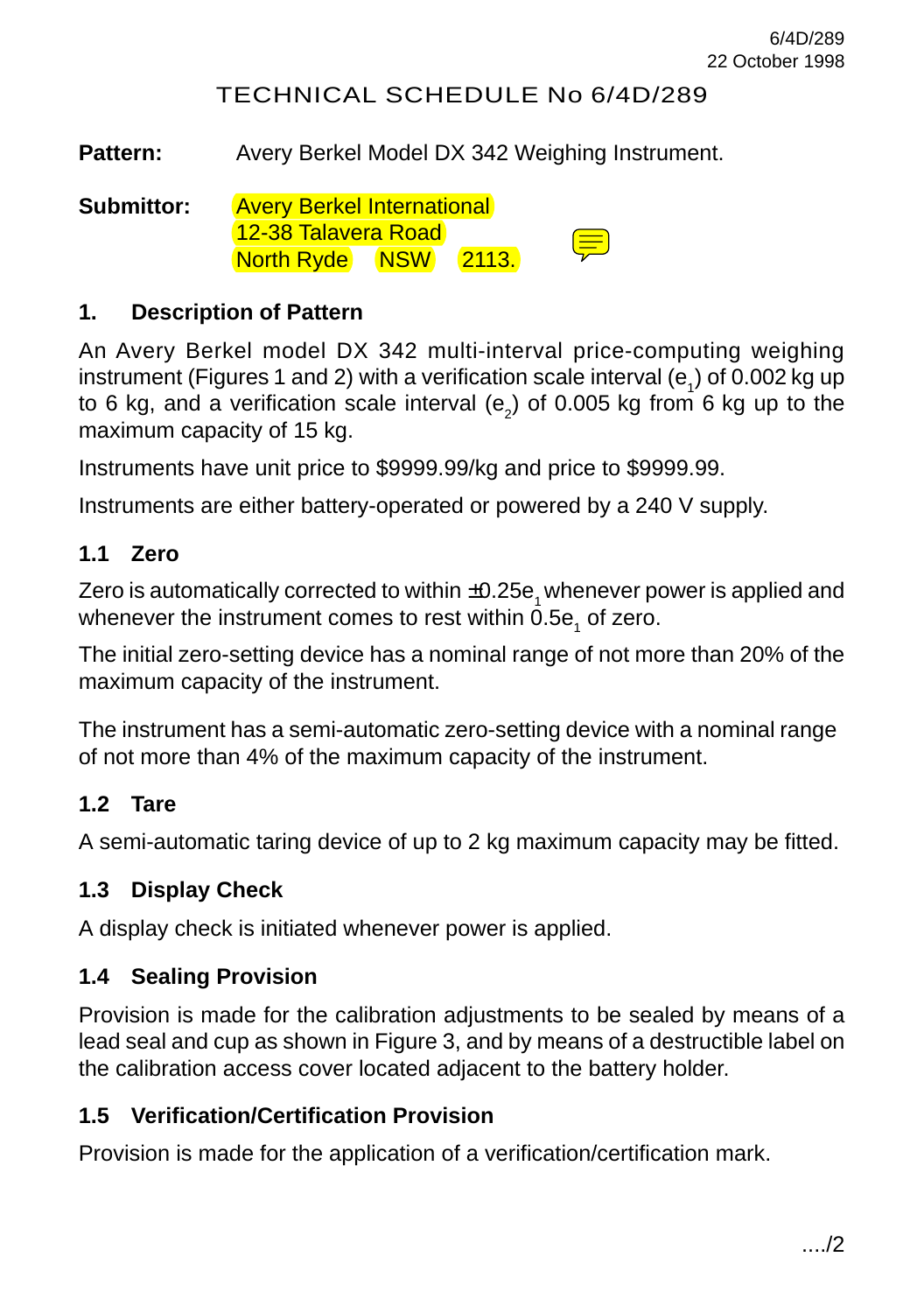### **1.6 Levelling**

Instruments are provided with adjustable feet and a level indicator.

### **1.7 Markings**

Instruments carry the following markings, in the form shown at right:

| Manufacturer's mark, or name written in full | <b>Avery Berkel</b> |
|----------------------------------------------|---------------------|
| Indication of accuracy class                 |                     |
| Maximum capacity                             | Max / kg *          |
| Minimum capacity                             | <i>Min</i> kg $*$   |
| Verification scale interval                  | $e =$ / kg *        |
| Maximum subtractive tare                     | $T = -$ kg          |
| Serial number of the instrument              |                     |
| Pattern approval mark for the instrument     | NSC No 6/4D/289     |

These markings shall also be shown near the display of the result if they are not already located there.

## TEST PROCEDURE

Instruments should be tested in accordance with any relevant tests specified in the Inspector's Handbook.

### **Maximum Permissible Errors at Verification/Certification**

The maximum permissible errors for increasing and decreasing loads on initial verification/certification for loads, m, expressed in verification scale intervals, e, are:

 $\pm 0.5$  e for loads  $0 \le m \le 500$ ; ±1.0 *e* for loads  $500 < m \le 2000$ ; and  $\pm 1.5$  e for loads 2 000  $\lt m \lt 10$  000.

For multi-interval instruments with verification scale intervals of  ${\sf e}_{_1},$   ${\sf e}_{_2},$  ..., apply  ${\sf e}_{\scriptscriptstyle 1}$ for zero adjustment, and for maximum permissible errors apply  ${\sf e}_{\scriptscriptstyle 1}^{} ,$   ${\sf e}_{\scriptscriptstyle 2}^{} ,$  ..., as applicable for the load.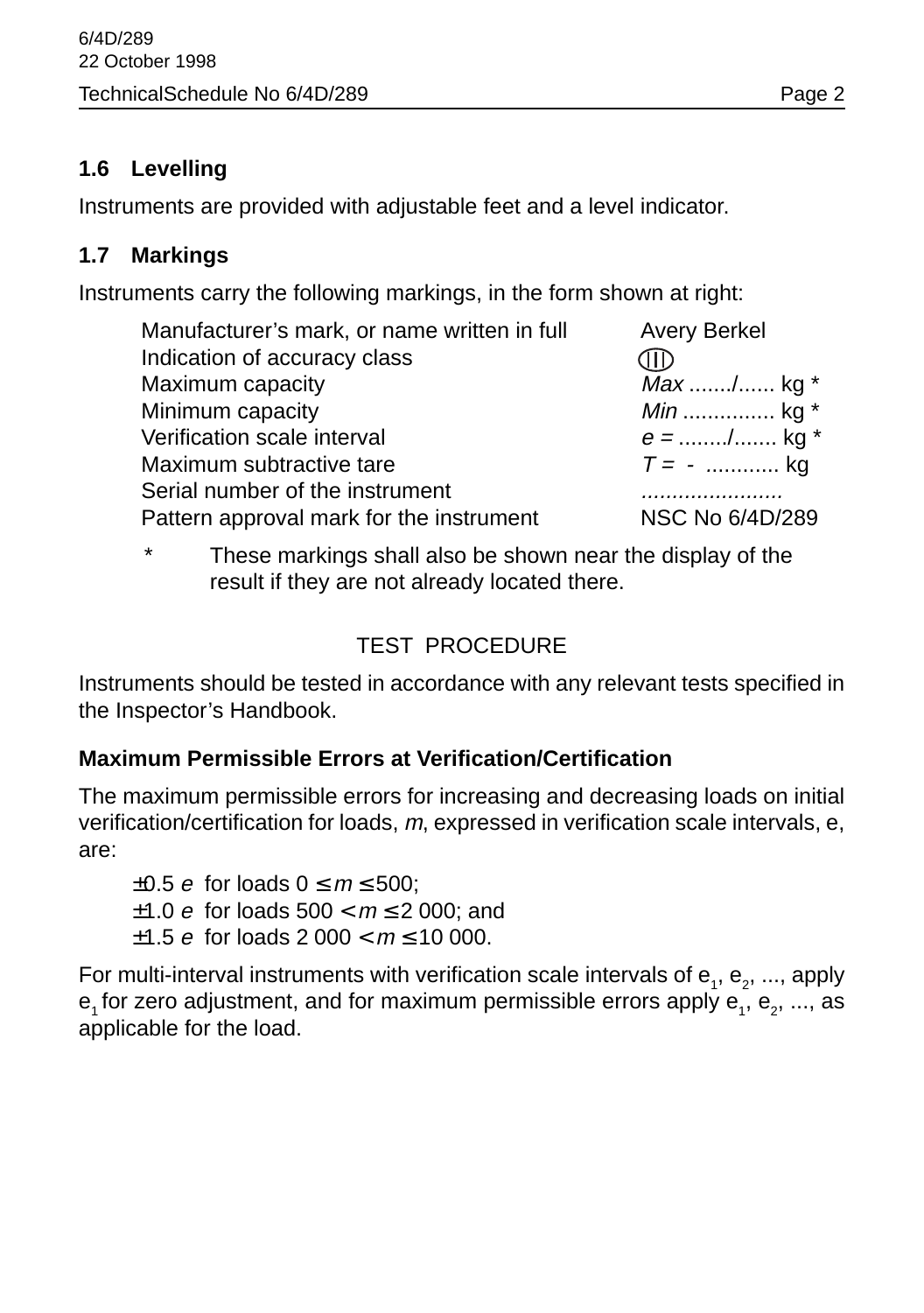FIGURE 6/4D/289 - 1



Avery Berkel Model DX 342 Weighing Instrument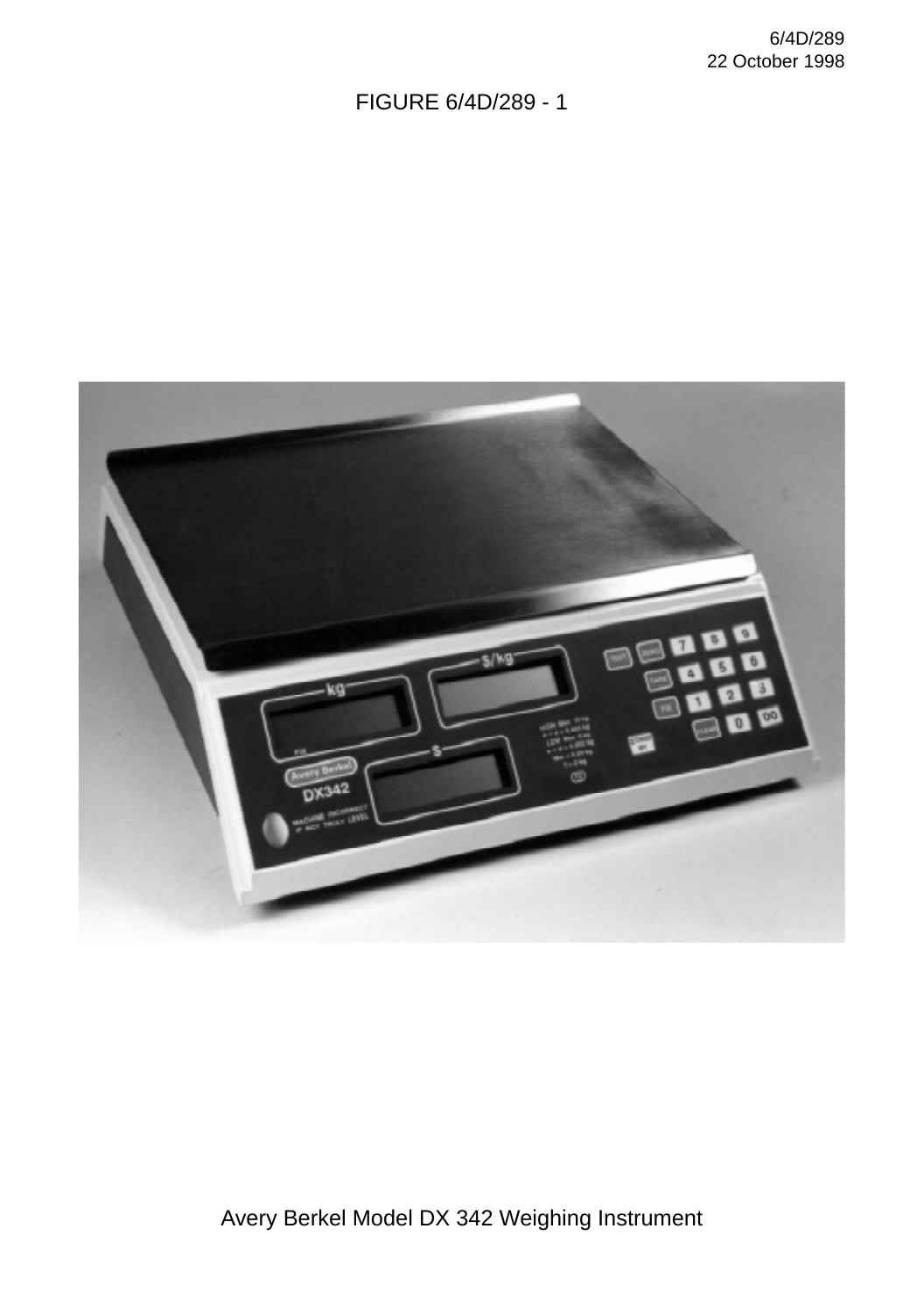6/4D/289 22 October 1998

FIGURE 6/4D/289 - 2



Showing Customers' View of Model DX 342